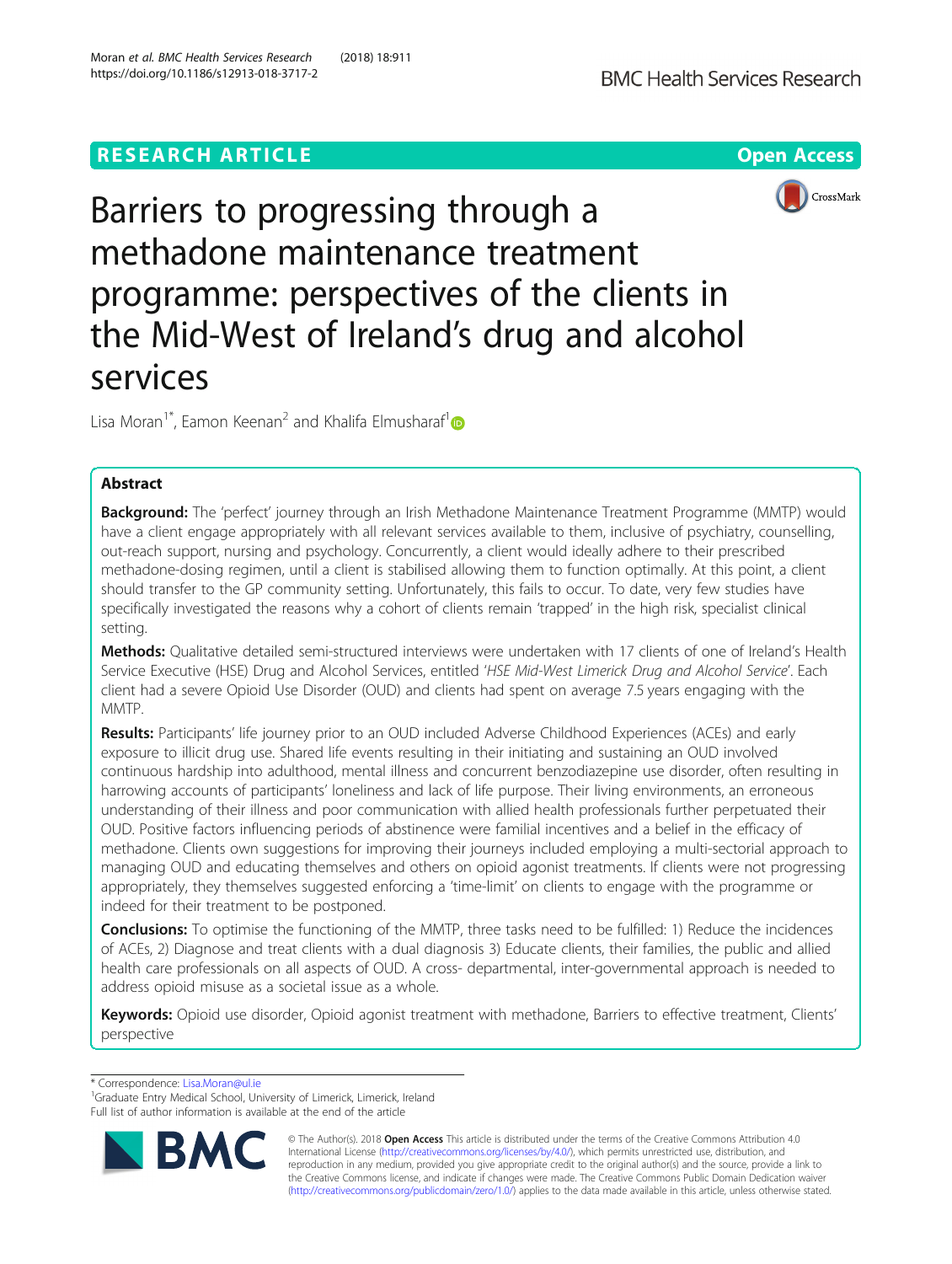## Background

Opioid Use Disorder (OUD) is worldwide problem [\[1](#page-13-0)]. Globally, estimates indicate that 13.5 million people abuse or misuse opioids, including 9.2 million who have a specific dependence on heroin [\[2](#page-13-0)]. The universal encumbrance of OUD results from its associated health difficulties, incapacities and death [[3\]](#page-13-0). Worldwide, in deaths implicating drug use disorders, opioids account for 76% [\[2](#page-13-0)]. In 2016, 10.6 million people worldwide were known to inject drugs and it is this cohort that endure the greatest health risks as greater than half of them live with hepatitis C, and greater than 10% live with HIV [[4\]](#page-13-0).

Most recent figures estimate that approximately 3 million people with an OUD reside in the United States [[5\]](#page-13-0). European statistics reflect that there are approximately 1.3 million high-risk opioid users in the EU where opioids are found in 82% of fatal overdoses [\[6](#page-13-0)]. The most recent Irish data dates from 2006, and estimates that, at the time, there were approximately 20,790 opioid users in Ireland, a rate of 7.2 per 1000 [[7\]](#page-13-0).

It has become increasingly clear that changing the language of dependence is not just a matter of political correctness; terminology actually impacts clinical care [[8,](#page-13-0) [9\]](#page-13-0). It has finally been acknowledged that to improve treatment and minimise the stigma surrounding OUD we must use first-person and medically precise language. However, if we truly wish to improve results, we should also amend the language of treatment [[10\]](#page-13-0). Wakeman argues, and we agree, that the stigma surrounding the use of pharmacotherapy, in particular opioid agonist therapy, such as methadone, is more potent and harmful that the general stigma of addiction. The most widely held false belief is that opioid agonist medication is simply a 'replacement' or a 'substitution'. To that end, we aim to use precise, respectful clinical terminology in this manuscript, including person-first language and to refer consistently to medication as a treatment, as in 'opioid agonist treatment, as opposed to a 'substitution' or a 'replacement' therapy.

Heroin is the most consumed opioid contributing to OUD. It is a multi-faceted condition typically needing many different treatment modalities inclusive of pharmacological and psychosocial measures [\[11\]](#page-13-0). In Europe, 61% of clients receive methadone, resulting in it being the most frequently administered agonist therapy [\[6\]](#page-13-0). Methadone has ideal properties for the long-term treatment of OUD: Administered orally, it is absorbed slowly through the GI tract.

Typically, a single dose of methadone overpowers the symptoms of opioid withdrawal for 24–36 h. Methadone does not produce analgesia, sedation or euphoria [[12\]](#page-13-0). It follows that the client can function in society without impairment and experience appropriate pain and emotional reactions. An additional benefit of methadone is that it over-ride cravings [[13\]](#page-13-0).

Over 50 years of research confirms that opioid agonist treatment with methadone (OATM) is a successful treatment for OUD [\[14\]](#page-13-0). Today, Cochrane reviews indicate strong evidence to support its use [\[15](#page-13-0), [16](#page-13-0)]. The effectiveness of OATM in reducing HIV risk behaviour [\[17](#page-13-0)], Hepatitis C transmission  $[18]$  $[18]$ , as well as overall mortality [[19\]](#page-13-0) is well established. In addition, the literature clearly shows OATM reduces crime rates [\[20](#page-13-0)], improves employment and family relationships [[21](#page-13-0)] as well as quality of life [\[22\]](#page-13-0).

Typically in Europe, specialist out-patient centres account for the single biggest provider of OATM in terms of client numbers. The second biggest source of OATM are health care centres. Included in this category are General Practitioners (GPs). In large countries such as Germany and France, these centres are central to the provision of treatment [\[6](#page-13-0)]. Ireland mirrors the current European structure where methadone has been prescribed since 1992. It is the most common opioid agonist treatment option. The 1998 legislation, the Misuse of Drugs (Supervision of Prescription and Supply of Methadone) Regulations, implemented a specific administrative structure designed to monitor treatment delivery and individual trends, the confidential Central Treatment List (CTL). The legislation also enforced a protocol for the prescribing of methadone, the Methadone Treatment Protocol, which provides for the delivery of methadone treatment in the Irish context. As in Europe, in Ireland, under this legislation, methadone is provided for in both specialist out-patient centres and in Primary Care Centres, both chiefly staffed by GPs.

Under the Irish MMTP, the 'ideal' journey through an Irish HSE Methadone Specialist Centre, such as the one in this study, would have a client engage appropriately with all relevant services available to them inclusive of counselling, out-reach support, nursing and psychology. Simultaneously, they should properly engage with their prescribing doctor and adhere to their methadone-dosing regimen, which is typically increased incrementally until a level is reached where clients' OUD is stabilised to allow them function optimally in society. At this point, a client should be transferred to the care of a GP in the community who should provide the totality of their medical care including OATM. This would be beneficial from the perspective of both the client and the clinic. It would allow the client greater autonomy in their long-term treatment plan and allow the clinic to address the needs of those on the waiting list for treatment initiation. Unfortunately, many clients never appropriately stabilise to meet the above criteria.

In Ireland, at year-end 2016, there were 80 HSE Methadone Specialist Centres in operation treating 5438 clients [[23](#page-13-0)]. Of those 5438 clients, only 117 were appropriately stabilized, and as such, transferred to the lower risk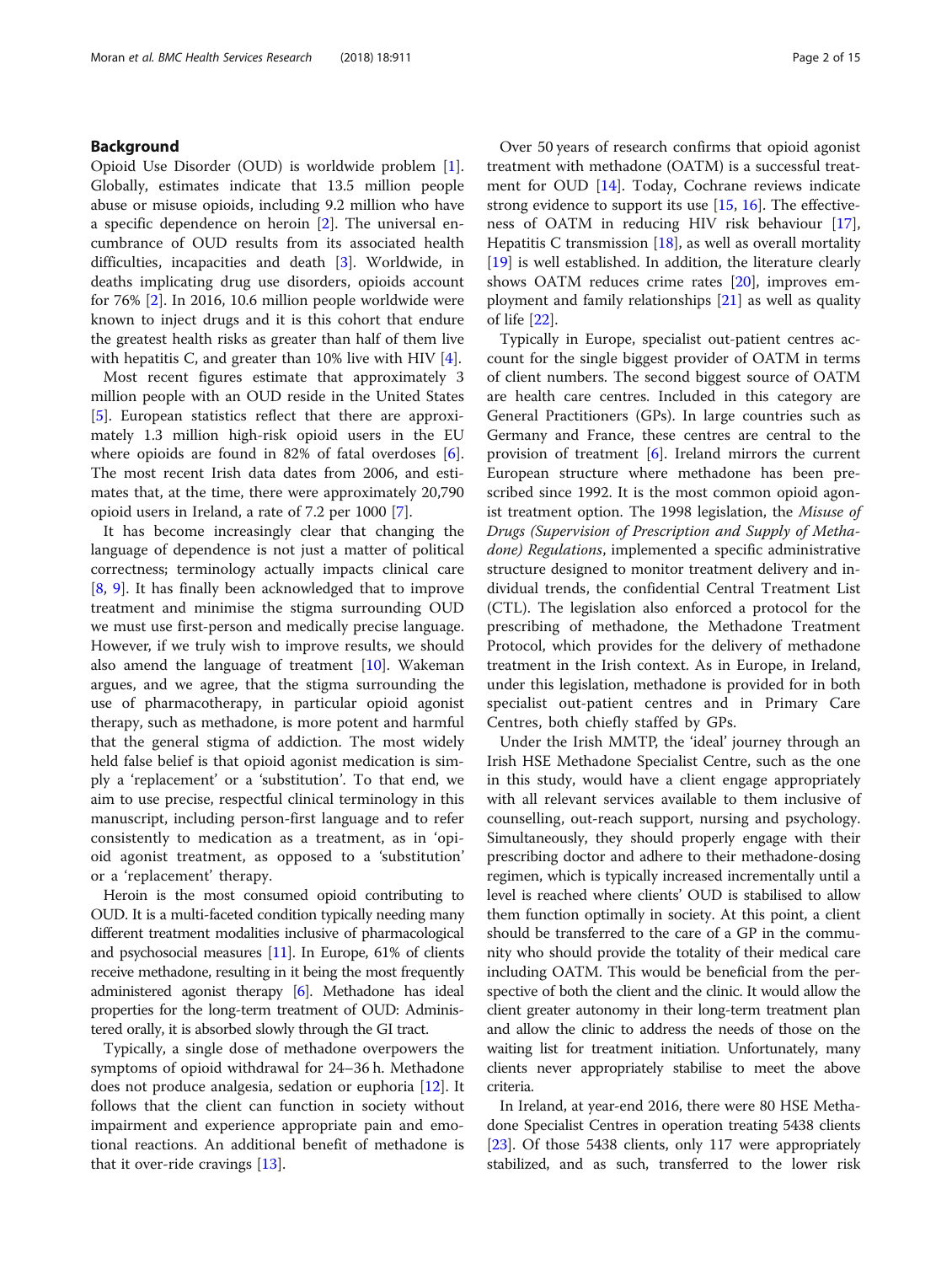community setting [\[23\]](#page-13-0). This accounts for only 2.2% of the potential transferrable client population. Why do clients not stabilise and progress through the system appropriately? Is it behavioral? We must learn how clients view and understand their surroundings if their behaviour can ever be interpreted usefully. A benefit of qualitative studies is that it allows the researcher to analyse and grasp drug use from the clients' perspective. To date, such studies have helped us to destigmatise drug taking and dispel negative stereotypes. Qualitative research also enhances our understanding of the theories of dependence and allows us to formulate and assess drug policy and practice [[24](#page-13-0)]. Therefore, a qualitative analysis of the clients' behaviours in this study should help us understand this failure in the system better.

Internationally, significant qualitative research with respect to clients' perspectives of a MMTP has been published. Much research has been done focusing on 'out-of-treatment' individuals [[25](#page-13-0)] and on retaining clients in treatment (a significant predictor of outcome) [[26\]](#page-13-0). For those in treatment, qualitative studies focusing on clients' access to treatment [[27\]](#page-13-0), level of influence on their treatment plan [[28](#page-13-0)], quality of life [[29](#page-13-0)] and their overall satisfaction in Methadone treatment [\[30](#page-13-0)] are well documented. However, very few of these studies focused on the long-term client failing to progress optimally through the system. Similarly, in Ireland, there has been a significant increase in qualitative studies attempting to address issues with OATM from the perspective of the client. Nationally, Ireland's Drug Strategy (2009–2016) shone a light on the need for more service user participation and the creation of local and regional service user platforms. In an urban-based Irish study, Aoibhinn King, discovered that clients had little autonomy over the course of their treatment and had no representative role at service or task force level.

Her study suggests that despite the fact that providers understand the potential benefits of incorporating client experiences into the drafting delivery and assessment of services they remain 'passive players' in the equation [[31\]](#page-13-0). Over the intervening time, Irish research has attempted to address this deficit. In 2012, Linda Latham reported on the experiences of service users receiving methadone treatment in urban general practice in Dublin and in so doing highlighted the positive influence of the GP setting in supporting recovery [\[32\]](#page-13-0).

However, both internationally and nationally very few qualitative studies specific to the cohort, who remain in treatment but fail to progress optimally, have been conducted. To date, no Irish study has specifically investigated the reasons why a cohort of clients remains 'trapped' in the high risk, specialist clinical setting. These clients are likely the most complex but in studying their journey to and through the MMTP, we hope to establish patterns of similarity, which would flag their high-risk status on admission and allow us to intervene to optimise their care plan sooner. In doing so, we can optimise the efficiency of the service we provide. This study, ultimately, wishes to give the clients a voice in addressing this complex issue, as their experience of the service is ultimately, what will determine its success.

## **Methods**

### Methodological approach

The epistemological positioning underpinning this qualitative study is one of 'social constructionism'; a term coined by Norman Blaikie who states; "knowledge is neither discovered from an external reality nor produced by reason independent of such a reality. It is the outcome of people having to make sense of their encounters with the physical world and with other people." [\[33](#page-13-0)].

### Study participants and setting

At year- end 2016, 134 clients were receiving treatment with the opioid agonist, methadone in the Mid-West of Ireland's specialist centre. Of these 134 clients, only 20 (15%) transferred to the lower risk, GP setting in the community [[34](#page-13-0)].

The Methadone Specialist Centre of the HSE Mid-West Limerick Service operates 10 methadone clinics weekly. Each clinic monitors approximately 14 clients. Clients are randomly assigned to their individual clinic. The first author LM oversees three of these clinics, resulting in an average exposure to 40 clients weekly, with a male to female ratio of 3:1. Therefore, this client exposure reflects a good representative sample of the overall population of the clinic. The inclusion criteria for this study was that each participant had spent a minimum of 2 years in the specialist centre. As such, 24 of her clients were eligible for inclusion in the study.

Trust was integral to achieving an honest account of each participant's lived experience. The first author LM worked closely and built a good rapport with all participants over the last two years. Therefore, the participants were selected purposively from LM's client list, choosing those who had been longest on the programme first to participate in the study. Many of the potential participants were illiterate or had only very basic literacy skills so LM fully explained the information leaflet to them and asked them to bring it home where they could further review it with their families. After the information giving session, each potential participant was given an opportunity to think about his or her potential involvement and discuss the research with LM. A minimum period of one week was allowed before following up and asking them if they were willing to sign the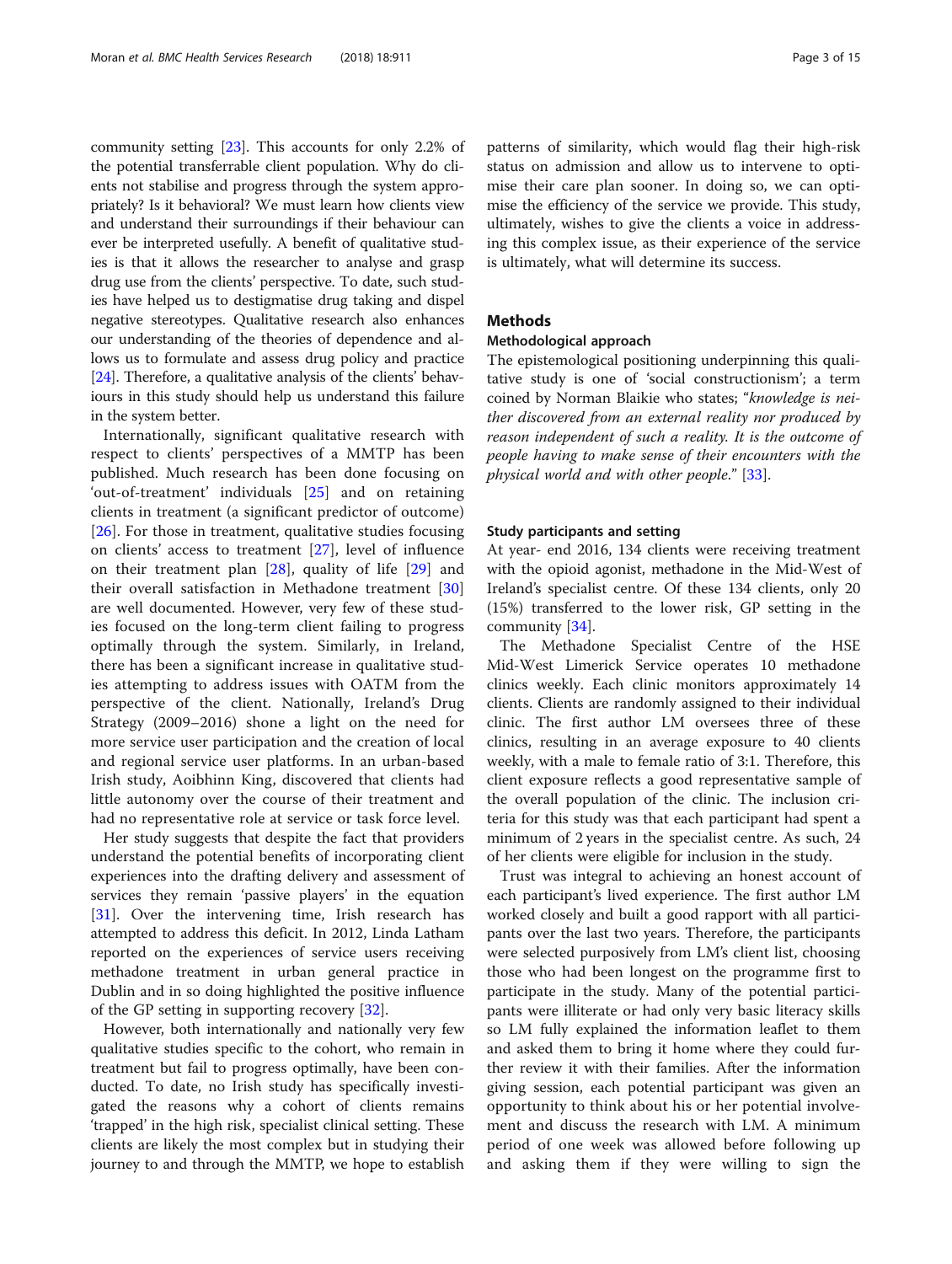consent form. All clients who were approached agreed to participate in the study.

#### Sample size

The method of thematic analysis does not enforce conditions in relation to the size of a given sample. As such, three main factors shaped the sample size, the complexity of the data expressed by the interviewees, the appearance of shared themes during data analysis and the pragmatic restrictions of the main author, mainly time constraints. Accounting for the above, 17 of the 24 clients were interviewed of which 13 were male and 4 were female, reflecting a male to female ratio similar to the overall population of the clinic, 3:1. The 17 clients had spent on average 7.5 years engaging with the MMTP.

## Data collection

Semi-structured interviewing was the method employed to collect data for this study. This data collection method enables the researcher and the participant to engage in a real time discussion. It also provides a forum for original and unexpected issues to arise, allowing the researcher to subsequently investigate issues in more detail with further questions should the need arise.

### Interview guide

In writing the interview questions, the authors were cognizant to safeguard participants' ability to provide indepth, complete accounts of their journey to and through the MMTP. Six key factors (see below) framed the broad structure of the guide but ensured it was malleable enough to permit the interviewer to follow-up and further explore interesting foci as they appeared. The interviewer met with participants at a time that was most convenient for them. A reminder phone call to each participant was made 24 h before the scheduled time.

### Interviews

Individual comprehensive semi-structured interviews were conducted in person by the main author, LM, in a confidential office space situated in the Methadone Specialist Centre of the HSE Mid-West Limerick Service. At the outset, LM explained the voluntary nature of the interview to each participant. Their choice to withdraw at any point and an explanation of how confidentiality was going to be upheld throughout was also clarified before both participant and LM signed the consent form.

LM opened the interview with an icebreaker and then inquired as to the participants': 1) Childhood & Education, 2) Early Adulthood & Criminality, 3) Drug History prior to heroin, initiation of heroin and current usage, 4) Current health, inclusive of mental health, 5) Current social circumstances (housing, employment, familial relationships), and 6) Engagement with MMTP (initial & current). The length of each interview varied, ranging from 10 to 47 min, with an average of 24 min across the 17 interviews. There were no follow-up interviews.

### Audio recordings

Client names were purposely omitted from the recordings. The digital data was password protected before a professional transcribing company typed the recordings verbatim. An offer was extended to all participants to review their transcripts on their return but all declined this service.

Data analysis Qualitative thematic analysis is a method for detecting, analyzing, unifying and recounting themes found within a data set [[35](#page-13-0)] and as such is a perfect fit for this study. The inductive thematic analysis of this study, presented in Table 1 below, was undertaken using Braun and Clarke's structure of six levels of analysis [\[35](#page-13-0)]. Firstly, data familiarization and code generalization was completed. Then theme search, review and naming was carried out. An inductive analysis of the themes was subsequently undertaken. The overall process itself was both iterative and reflective and involved a continuous

Table 1 The inductive thematic analysis used in this study

| Phase 1 Data<br>Familiarisation        | This involved the main author, LM, reading<br>the first transcript closely a number of times<br>and checking the transcript back against<br>the original audio recording for accuracy.<br>Each review of the recordings provided<br>some new understandings and LM began<br>taking personal notes focusing on content,<br>language use, context, and initial interpretative<br>comments. |
|----------------------------------------|------------------------------------------------------------------------------------------------------------------------------------------------------------------------------------------------------------------------------------------------------------------------------------------------------------------------------------------------------------------------------------------|
| Phase 2 Initial Code<br>Generalisation | LM coded interesting features of the data<br>using the computer software NVivo for<br>qualitative data administration. LM worked<br>methodically through the full data set. She<br>gave complete and uniform consideration<br>to each item, tagging and naming selections<br>of text with each data item.                                                                                |
| Phase 3 Theme search                   | Merging and deviation of themes within the<br>data were noted, leading to the development<br>of the next phase, transforming codes into<br>emergent themes. This involved LM working<br>more with her notes rather than with the<br>transcript and again inputting findings into<br>the NVivo software package.                                                                          |
| Phase 4 Theme review                   | LM firstly ensured all coded data extracts<br>formed a coherent pattern and then<br>progressed to considering the validity of<br>each individual theme                                                                                                                                                                                                                                   |
| Phase 5 Theme naming                   | LM scanned for links between emergent<br>themes, assembling them according to<br>conceptual similarities. Each cluster was<br>then allocated a descriptive label. Using<br>NVivo allowed for short descriptions of<br>themes and subthemes, using links to<br>appropriate passages in the transcript.                                                                                    |
| Phase 6 Final Report                   | LM produced a report of the analysis<br>undertaken.                                                                                                                                                                                                                                                                                                                                      |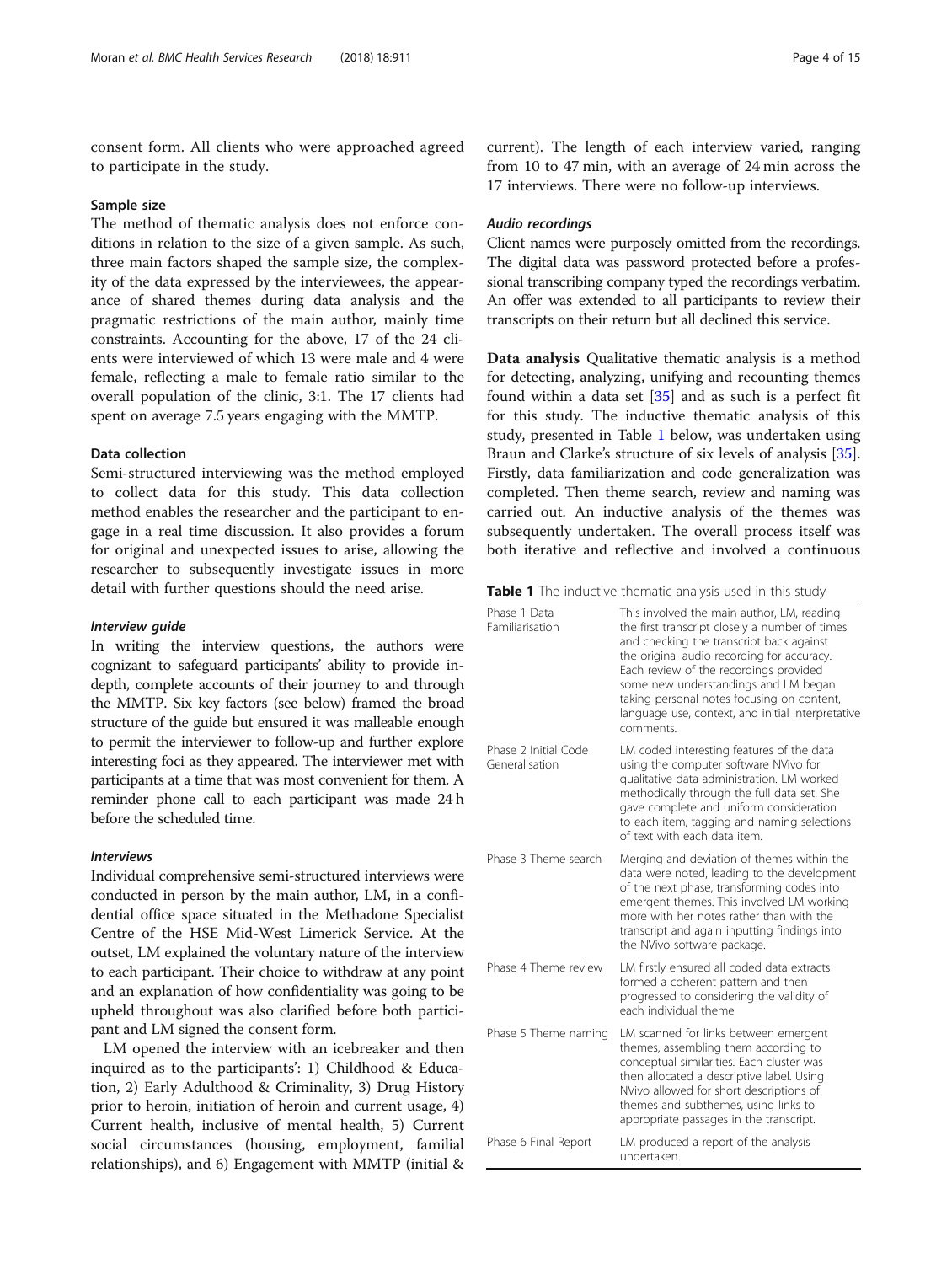ebb and flow between the phases. Finally, a summary report was generated.

Subsequent to this initial assessment, a further sixteen interviews were undertaken. A similar analysis of the data from these interviews was conducted. Themes were reconfigured and re-labelled. Analysis of the 16th and 17th interviews revealed no new data and as a result, no additional interviews were deemed necessary.

Ethical considerations Participating clients are dependent on their prescribing doctor to receive their weekly methadone prescription and as such, there is an obvious unequal relationship between them and the first author, LM, which warrants further explanation. To address this understandable bias, prior to conducting the research, the main author spent 2 years deliberately building a rapport with these clients, ensuring they trusted her and were fully aware of her ethical motivations in conducting this research, which ultimately aimed to improve the delivery of the MMTP to better address their needs. In doing so, LM ensured to the best of her ability that client participation was both optional and truthful.

The potential risks were minimal. However, it was acknowledged that there was a risk of emotional distress for the participant during the interview given that they will be talking about the challenges that are inherent in being a long-term client of a MMTP. The main author and the Multi-Disciplinary Team MDT worked together to make sure to minimise this risk and dealt with any upset that occurred both immediately and in the longer-term by offering regular follow-up counselling services. Reassurance of confidentiality were given and participants were assured that they could cease the interviews at any point if they so wished. As their clinician, the

Following the University of Limerick Records Management and Retention Policy, E-transcripts were stored on a password -protected computer and hard copies were locked in a cabinet in the main author's office. University Hospital Limerick's Research Ethics Committee on December 13th 2016 granted full ethical approval for this study: REC Reference 131/16.

### Results

On initial analysis, an enriching insight into the personal journeys of each client to and through the Mid-West of Ireland's MMTP emerged from the data. Common themes across their life journey prior to an OUD were documented. Shared life events resulting in their initiating and sustaining an OUD were also captured. Subsequent analysis revealed both negative factors perpetuating their continued opioid usage and positive factors encouragingly influencing periods of abstinence. Both sets of factors were recorded. Finally, clients own suggestions for improving their journeys were identified.

### Personal journey to and through the MMTP

Their journeys, though each unique, had common chronological sub-themes, which are schematically shown in Fig. 1 and elaborated on below.

## Adverse Childhood Experiences & Early exposure to illicit drug use

Childhood adversity was an exceptionally common occurrence across the interviewees, occurring both inside

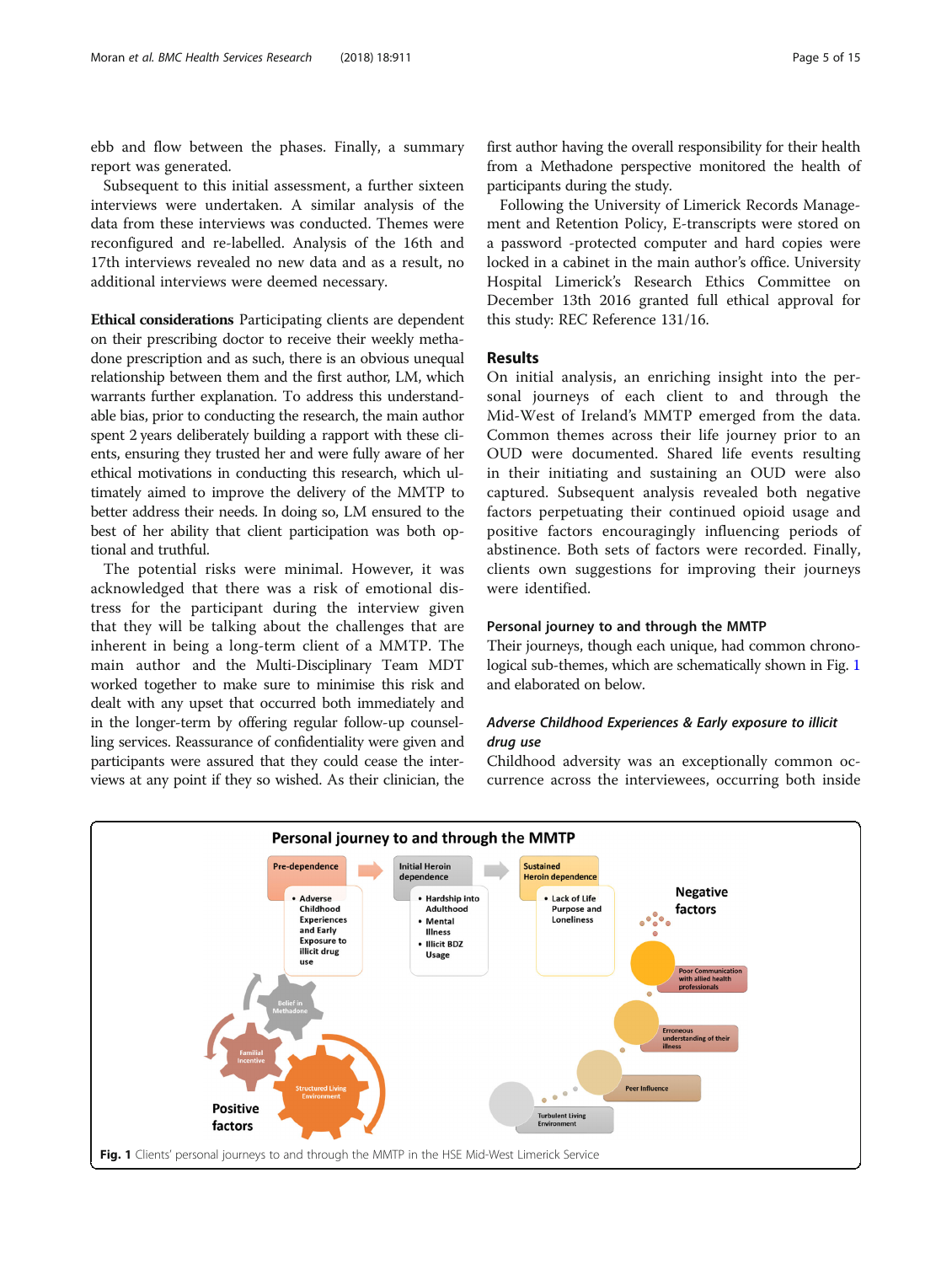and outside the home. Reports of both physical and verbal abuse were common, with particular emphasis on paternal physical abuse. Alcoholism was also reported to be prevalent within the home, which was often coupled with reports of domestic violence. The clients documented further reports of experimenting with cannabis, gas, butane, LSD and solvent abuse. Mental illness permeated these households adding to the adversities of childhood. As a result, some clients were placed in the care of the State.

"I was in care for a bit & stuff. My mam died and my father couldn't handle me. I had psychoses." Interviewee 14

Abuse, outside the home was also common, both for those in institutional care

"Life there was horrible, horrible, horrible, horrible, some terrible things, Oh I don't even want to talk about them..." Interviewee 9

and for those living in the general community

"When I was young like there used to be a man with a black fluffy dog the whole time. I would always see him like, but he was just a bad man. Then he did bad things to me". Interviewee 17

Reports of bullying outside the home and parental separation within the home were also documented. Having a family member in incarceration was also common. Coupled with this, most interviewees reported exposure to a culture of illicit drug use from a very young age.

"When I was 10 or so, my mother and my father were working. I used to go into the drinks cabinet with an empty bottle of lemonade and fill it up with all different spirits.... When I was about 12 or 13, me and my friend found a load of Roche 30s [flurazepam monohydrochloride tablets of 30mg strength] …. we took the full box between us. And then I ended up I woke up in St. Johns hospital… they said that like my heart stopped for a couple of seconds." Interviewee 12

#### Continuous hardship from childhood into adulthood

Misfortune and difficulties continued to permeate their lives from childhood onwards. Often, their inability to cope with these relentless stressors resulted in commencement of heroin abuse and indeed frequently perpetuated its continued use thereafter. The

brief excerpts below summarises the struggles clients face on a daily basis and explain their regular relapses with addiction.

"My sister got murdered, she got shot dead. The hit was meant for me. My other brother got stabbed to death…. My other brother, he done 9 years in prison and he got out and died in the shower of a heart attack…. My little brother just died, meningitis in the brain got him. My other brother he is a schizophrenic. He's in and out of prison. He lives in a mental hospital now. The most stable influence in my life was the presence of my father. Unfortunately, he passed away in 2016, when I was in incarceration" Interviewee 11

## Mental illness, inclusive of psychoses, depression and anxiety

More frequently than not, reports of mental illness were recorded in tandem with these clients' heroin addiction. Psychoses, depression and anxiety disorders were the most common mental illnesses documented. These illnesses may have been present from a young age, as interviewee 2 reports, "I suffered from psychosis since the age of fifteen. Schizophrenia psychosis I have" or indeed brought on later in adulthood as a result of harrowing adversities.

"I lost two children in 9 days. My son, he hung himself in prison, three days left in his sentence. My daughter committed suicide 9 days later. She went out, bought Xanax (alprazolam), and took the whole lot and she took about nine bags of heroin as well and just threw herself off the bridge. Afterwards, I tried to kill myself." Interviewee 9

Clients often expertly captured their misdiagnosis by health care professionals due to suffering from both their heroin dependenceand a mental illness. They might feel that their psychiatric team only focused on their dependenceand not depression and mental illness.

"Yeah, I had depression there when I was out on bail for killing, that really got me down. I was in the acute psychiatric unit for about two, three months. They [the psychiatric team] were, they were mixing the two for me, they were trying to say that it was all got to do with the drugs and everything in my own heart and soul like it was because of what happened, you know". Interviewee 3

### Illicit benzodiazepines usage

Not altogether surprisingly, an overwhelming proportion of interviewees were dually addicted to benzodiazepines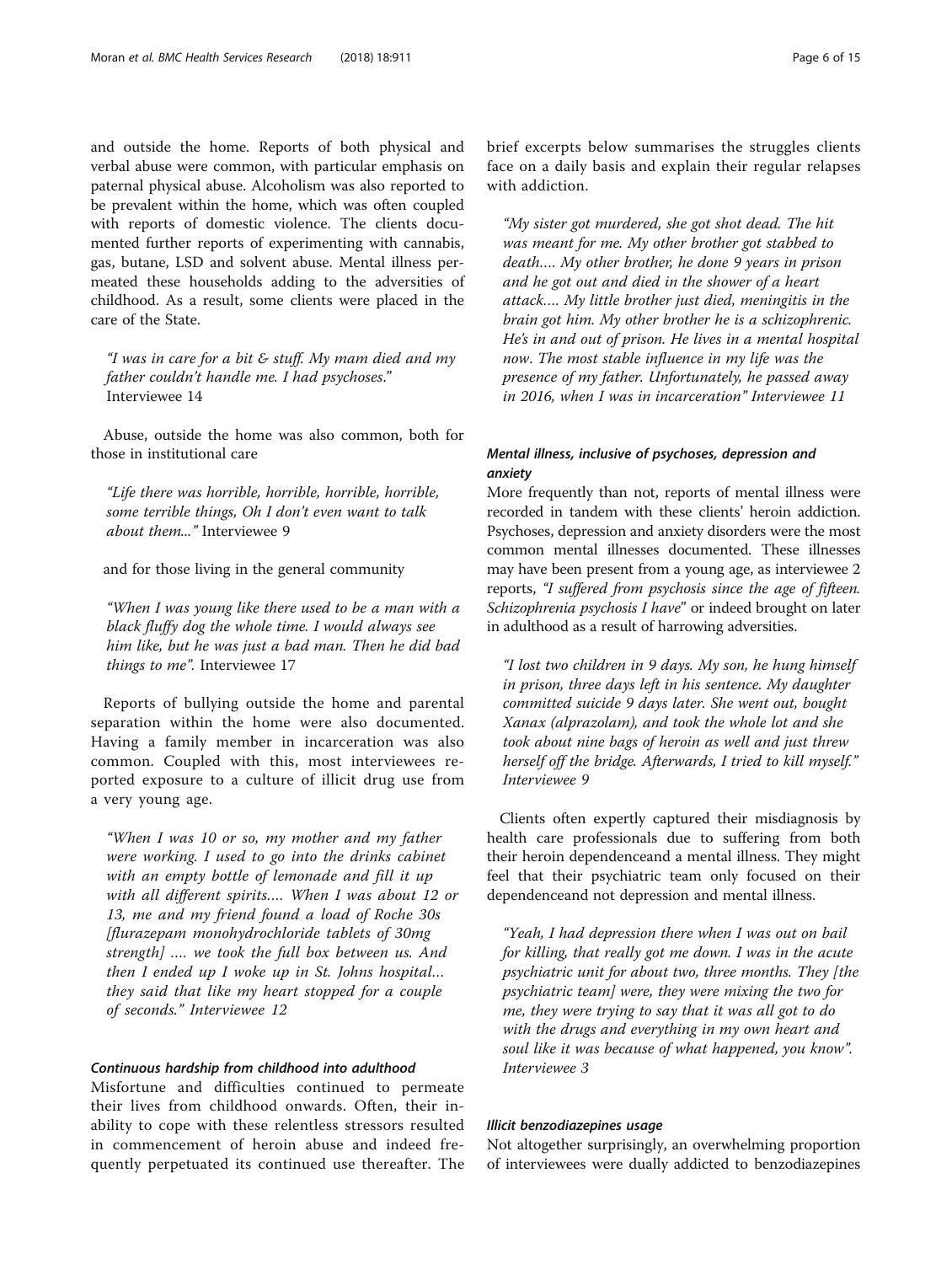(BDZ). More often than not clients were buying these on the city's black market. Due to the high demand for BDZ outstripping local supply, the market was becoming more dependent on foreign suppliers, and purchasing them on the internet was commonplace. Clients have no idea what they are purchasing, as these tablets are illegally manufactured and so do not resemble prescribed BDZ in shape or size and indeed are often laced with other drugs.

"At the moment, Benzos are a big thing in Limerick. They're Spanish supposed to be, now there's two different types, there's ones that say U94 on them. You can bust them in four, they're supposed to be two milligrams and the shape of them is very funny, I'd say it would be very hard to copy them though. And then there's other ones that says Xanax on the front of them, but they're real thick and chunky and they have two on the back, they're supposed to be two milligrams as well, but I took them and they made my urine dirty here" [A 'dirty' urine refers to a urine-testing positive for opiates] Interviewee 7

The use of BDZ to enhance the effect of heroin was also apparent. Chaotic, alarming use of BDZ was evident, where the risk of accidental overdose was undisputed.

"I put them [BDZs] into the pot and inject them with the heroin so I inject them both together" Interviewee 12

"I am after taking 6-7 sticks [Sticks are a potent form of street Xanax, approximate equivalent to 2 mg Xanax] now [before interview]. I could take 20-30 of them a day. I buy sticks over Xanax because they are stronger. They are sent back from Spain; they are charging a fortune for them. I take Upjohn 90s [1mg Xanax] as well, maybe 10-15 a day" Interviewee 15

Often, their supply of BDZ was from the same supplier as their heroin and as such, BDZ usage perpetuating heroin usage was evident. The cost of feeding their dual dependencealso surfaced as a stressor in their lives.

## Lack of life purpose and loneliness

Clients expressed a significant lack of purpose in their lives. Boredom was a dominant reference. and was described as a reason for their continued heroin use.

"Boredom is a big part I think, just sitting down at home with nothing to do thinking I will smoke that now it might knock me out" Interviewee 16

Loneliness was a prevailing emotion linked to this subtheme. Lack of employment, a known contributor to the economic burden of this disease, had a significant

negative impact on clients' self-worth. Many blamed having a criminal record for their unemployment. Inability to work due to disabilities related to their heroin abuse was also evident. Lack of motivation was also evident.

"It's very hard, motivation is lacking big time, yeah. I'm on disability at the moment, it's because I've had DVTs in both legs over injecting [into the groin]. I don't think I am fit enough to work… and with a criminal record" Interviewee 3

## Negative factors which influence clients' journeys Turbulent living environment

On analyzing the data, three specific unstable living conditions emerged which perpetuated the continued use of heroin, living with an addict, living in hostel accommodation and finally being homeless. Living with an addict resulted in clients stating they often sought heroin on behalf of their partners as opposed to fueling their own habit. This was reported as a 'safety' measure as they worried if their partners attempted to seek heroin on their own behalf they would end up in trouble, be it, assaulted themselves by mixing with an undesirable crowd or committing a crime, such as robbery to fuel their habit on their own.

"I would be hoping that it don't come through like but if I don't get it he would probably end up robbing something, do you know I mean? So it's actually protecting him by getting it off my sister. Keeping him in doors and away from danger" Interviewee 1

Homelessness was also reported as an environment that fueled their need to continuously use. Motivation was hugely lacking in the homeless cohort, as being homeless secludes you from many basic needs.

"If you haven't got your own address you can't get any help, medically, doctors, on assistance on anything. No, you can't even get the dole. That is one of the main reasons I continue to use" Interviewee 2

Finally, the environment most associated with continued use or frequent relapse was for clients living in hostel accommodation.

"I'm in a hostel now and there's two people dealing fucking heroin. It's full of addicts. I can't open my eyes, I can't go outside my room without bumping in to someone and they're either talking about drugs or doing drugs or a way of getting them, and it was just a matter of time before my brain... gives in" Interviewee 3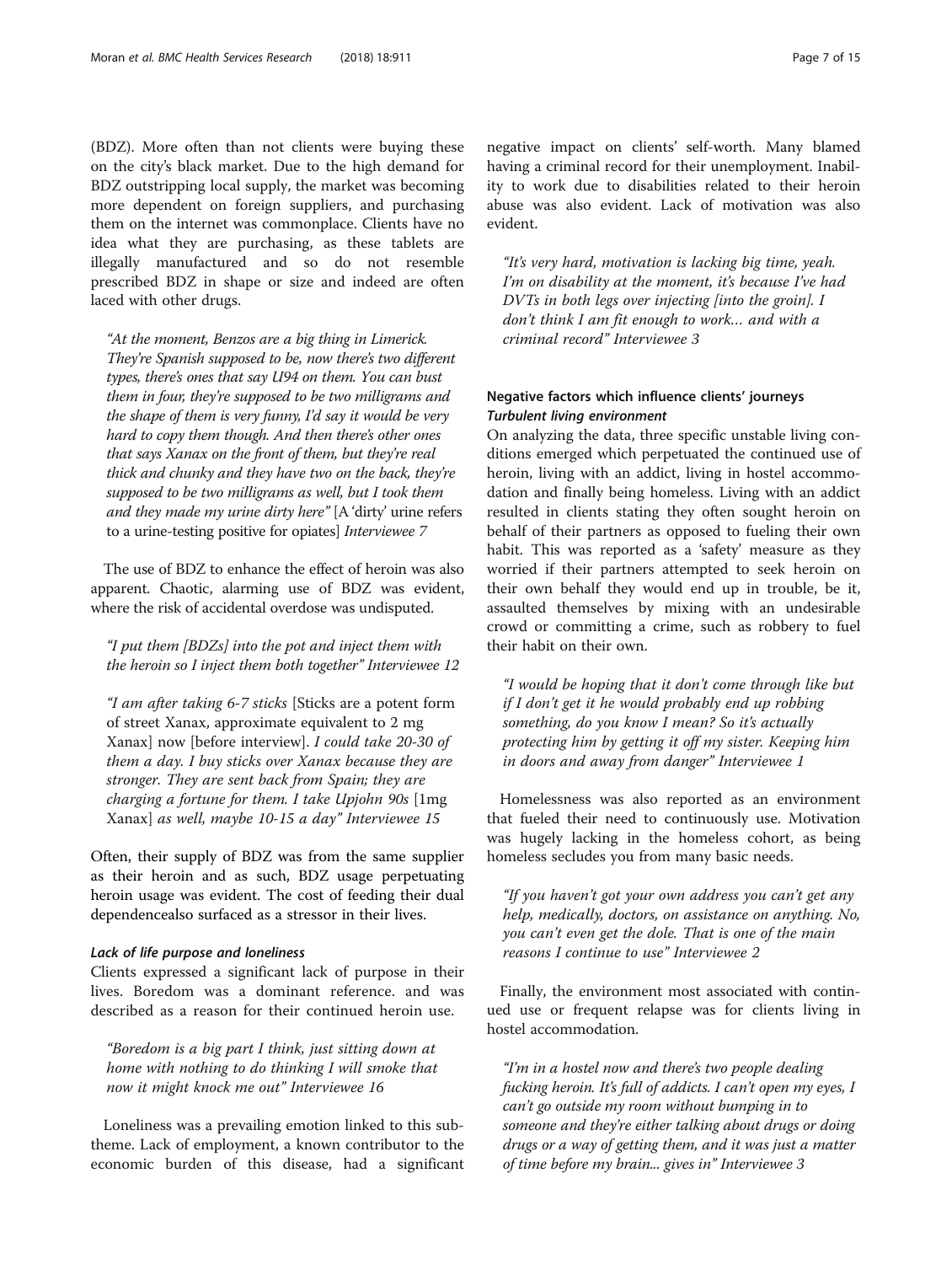### Peer influence

Data analysis confirmed that clients cited the term 'friend', 'mate' or 'cellmate' as the method by which all were first introduced to heroin. Though all lives differed greatly on their individual journeys, peer influence on initiation of their addiction, was the one constant variable. Thereafter, continued friendships with other drug takers perpetuated their dependence.

"I don't really have any friends who don't take drugs" Interviewee 16

The only potential solution cited to address this issue was to attempt to completely isolate themselves from their social scene.

"I've isolated myself from all other addicts like, do you know, I don't talk to any of them, I don't, I've blocked all the drug dealers' numbers". Interviewee 6

However, given that the majority of these clients live in hostel, shared accommodation with other drug addicts isolating themselves from their peers is near impossible as is evident from the quotes in the 'turbulent living conditions' section above.

#### Erroneous understanding of their illness

Uniformly, clients had a poor understanding of the chronicity of their illness, the likelihood for long-term OATM or indeed of the rationale for using methadone as a medical intervention in their disease management. Clients were asked to reflect on how long they thought they would need treatment for when they first engaged with the programme. Their answers varied from 3 to 6 months. However, in reality, the average time spent in OATM across the 17 clients was 7.5 years. That said, when asked re the likelihood for them needing 'long- term' opioid agonist therapy, the vast majority of clients were resolutely confident that they would not require 'long-term' medication. Over the last 12 years, interviewee 4, had repetitively engaged and re-engaged with the programme, relapsing regularly during the time but when probed as to why he believed he would not need 'long-term' therapy answered confidently, "I think I'm passed that, you know, I think I am".

Clients' confidence in remaining opiate free was disproportionate to their actual achievement. At the time of interview, interviewee 11, had succeeded in not using heroin for just one week but was adamant she would remain opiate free forever more. Not only so, but because of her week's sobriety she now wished to cease methadone completely. When probed if she knew of anyone who had successfully ceased methadone and remained opiate free thereafter she denied knowledge of it. Yet was confident in her own success without methadone.

"Well I am clean now a full week. It's my first time I am clean and I am staying clean…. I don't want it (the methadone) I am sick of it, it's not for me… To be honest with you. I can't think of anyone there that came off Methadone and stayed clean" Interviewee 11

When asked re their level of education with regard to methadone itself participants were uniformly poorly educated. Education levels of clients' families were also poor, which in turn resulted in lack of familial support for the treatment.

"I got given a leaflet, so I just read through that, you know.' (I learned) a little bit off YouTube" interviewee 8. "No, no one explained to me how methadone works" Interviewee 9

"My mam, she hates the stuff, she hates it because she thinks it's the Devil's drink" Interviewee 7

Interviewee 12 was embarrassed by the fact that the public was, "paying taxes for keeping people on methadone". When challenged and asked if the public should not view opiate dependence as a chronic illness, much like diabetes, and requiring methadone was much like diabetics needing insulin he defended the public's perception of heroin dependence:

"You are not born with the choice of diabetes but you are born with the choice of not taking heroin" Interviewee 12

#### Poor communication with allied health professionals

The majority of clients reported a fragmented, poor and sometimes fractious relationship with their General Practitioners. They reported the fear of being stigmatised as the reason for hiding their heroin dependenceand engagement with the MMTP from their GP.

"I didn't tell my GP I had a heroin problem because I, I wasn't telling anybody that I had a heroin problem. I was so anxious and nervous that I was going to get judged" Interviewee 8

However, on finding out the client was on the MMTP their relationship immediately disintegrated. The GP recalled all the times she prescribed opiate based medications for the client because of his reported pains and began to doubt the need or truth in his needing it. As a result, she felt she could no longer remain his GP. As a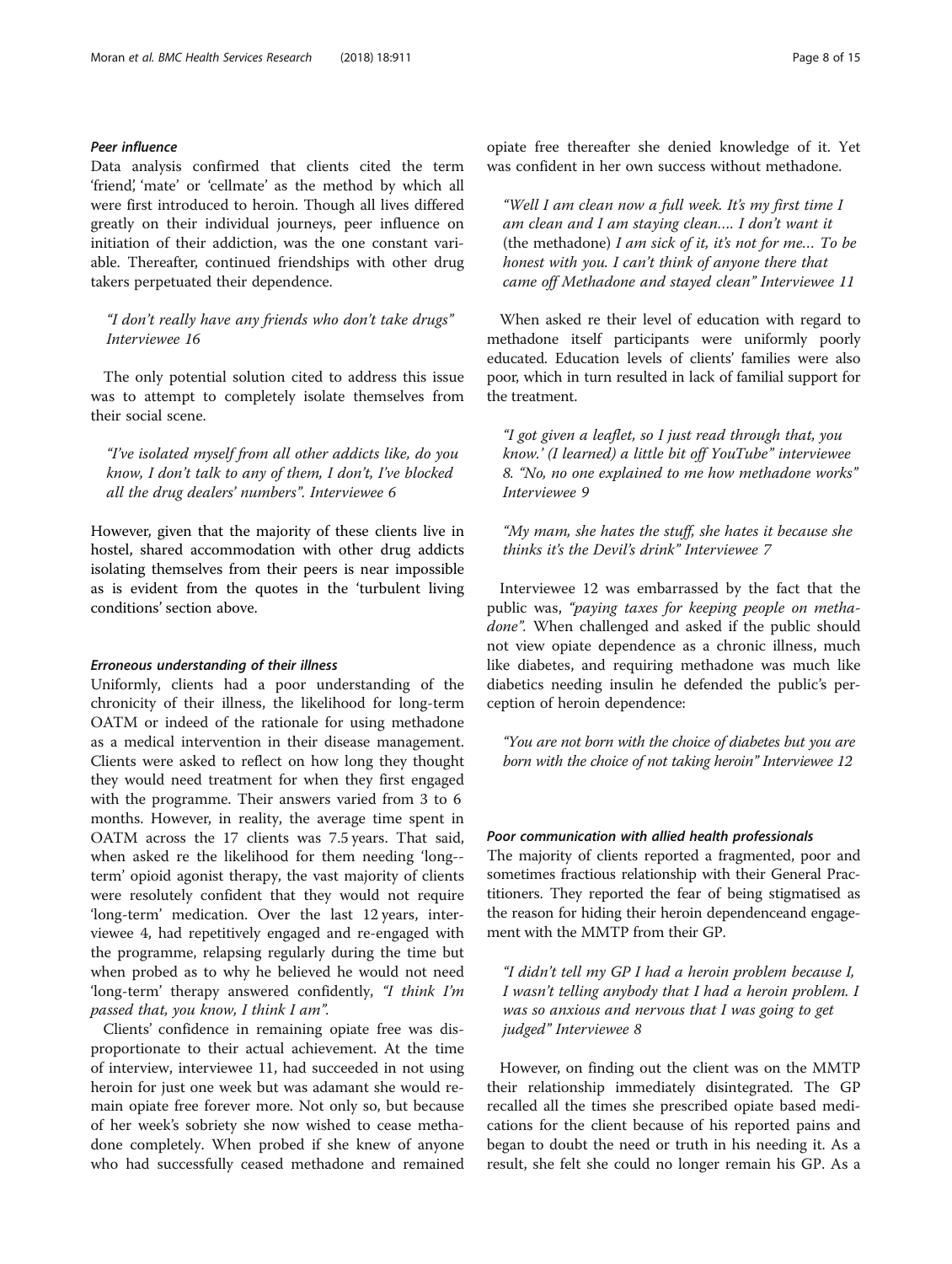result, the client reported feeling abandoned and isolated from the health care system.

"I felt like a complete, excuse me, piece of shit. When I walked outside that door I never felt so lonely and so scared in my life'.... I've no GP from then till now" Interviewee 8

Reports of a similarly tenuous, disjointed relationship with local counselling and mental health services were documented. Furthermore, poor inter-communication between allied health professionals was also evident. Interviewee 12 reported suffering with panic attacks. His GP referred him to the local psychiatric hospital where benzodiazepines were prescribed as a treatment modality. However, he reports his GP not agreeing with this treatment plan.

"When I came back to my GP he then took me off the benzos. I told him I still get panic attacks but he said, "it's all in your mind" and to just exercise your way out of it like" Interviewee 12

## Positive factors, which influence a clients' journey Structured living environment

Often, the more regularised their living conditions were, the greater their likelihood was of remaining opiate free. Three specific environments were tabulated; prison, hospital and when housed in a drug free environment. Interviewee 13 reported finding the structure and governance that prison offered, "behind a steel door", a welcomed reprieve from his chaotic life which fueled his drug habit.

Reports of purposefully getting caught committing crimes to ensure imprisonment were documented, as clients knew the strict regime of prison had the potential to help them succeed in their quest for sobriety.

" I was using gaol as a rehab, do you know, I was going out, committing crimes and getting caught on purpose just to go in to gaol to get off the gear. I couldn't get off it you know on my own outside. Gaol saved me enough of times. It worked for me. It gave me structure that you don't have on the outside" Interviewee 4

Interviewee 11 felt prison had saved her life. She was also so desperate to escape the clutches of her dependencethat she voluntarily presented herself for incarceration.

"If I didn't go to prison, I would have been found dead to be honest with you. I handed myself into the prison or else I would have fell to the ground and just died" Interviewee 11

In addition, when given the opportunity to move from hostel accommodation, as documented above, to a drugfree apartment successful cessation was noted.

"Ever since we got in to that apartment, we had no one around us that was on heroin, so I think that's what kind of helped us" interviewee 5

Other 'controlled' environments where successful reprieve from their dependenceoccurred was when hospitalised for prolonged periods or indeed when housed in a specific drug-detoxification centre.

#### Familial incentive

At various points in their journeys, these clients had periods of sobriety driven by certain incentives, mainly family members, particularly children or younger siblings. Their dependence results in their journeys being chaotic and quite often unmanageable but their overall ultimate wish in life is for simplicity. Their aspirations are basic, a normal familial home with full access to their children, where the can function as a stable parent and ultimately gain the respect of their children, siblings and other family members.

"My ultimate goal is to, just to have my family back around me and get the house back to normal" interviewee 4

Interviewee 12, was motivated by his daughter's acknowledgement that her classmates were referring to him derogatively as a "junkie".

"That was kind of like one of the nails in the coffin for me, it was like going, Jesus Christ I had better get off this stuff…. But it's an uphill struggle" interviewee 12

Interviewee 11 did manage to remain opiate free when in prison and is aware of the benefits of a structured routine, as a result feels a detoxification centre may be her best option to rid herself of her addiction.

"I would go into treatment at some point. To get my kids back, to live normally, just being a normal mother for my kids, that's all I want" interviewee 11

### Belief in methadone

An extremely favorable relationship with regard to the pharmacological properties of methadone was reported, particularly in the early phases of treatment. The reports ranged from the very basic to the more complex. Clients were exceptionally grateful for methadone's ability to prevent the symptoms of withdrawal, often giving a very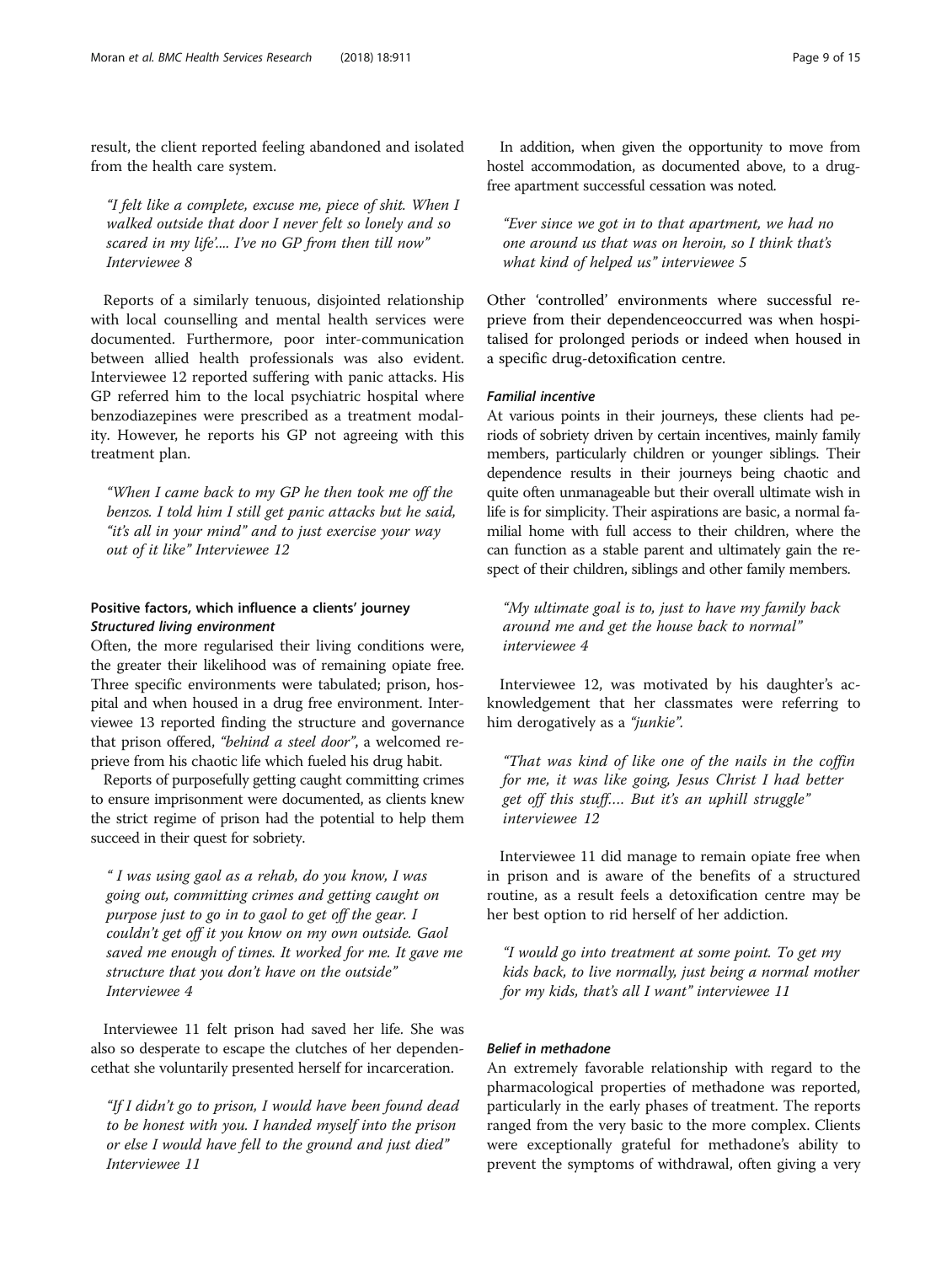honest description of the positive effects with regard to this. Beyond this basic function, other clients viewed methadone as a step closer to a more 'normal life' as it releases them from the grip of their disease and allows them to choose their path in life. Some viewed methadone as quite simply, lifesaving.

"It just gives you time, it gives you a choice, methadone actually gives you the choice to take or leave heroin" interviewee 3

"I went on methadone because if I didn't I would've ended up dead". Interviewee 7

### Clients' personal proposals for improving their journey

Final data analysis identified clients' personal proposals for improving their journey. At the end of each interview, each client was given the opportunity to suggest changes they would implement to the programme to optimise its effectiveness. The most common client derived suggestion was contentious as it involved limiting client time on the programme.

Enforce time limits on phases of their journey within the MMTP Interviewees suggested a very strict induction phase of treatment for new clients with a well thought out plan to enforce it. All new clients would be limited on the programme to a 5-week treatment plan, increasing their dose incrementally by 5mls to a maximum of 50mls.

"If you don't bring back a clean sample after this, that is it for you, we will talk to you next month. We have someone else in line who needs to try this. Try it that way and see if it works or if it doesn't" Interviewee 2

Other clients not only supported the above measures but took it one step further by suggesting to also increase the weekly urine testing to twice weekly admitting that once weekly testing can be orchestrated by the clients to give false negative samples. When questioned as to the effect such sanctions would have on their own engagement with the programme most clients felt such sanctions would be inappropriate for their particular journey, citing 'long-term' engagement in the programme as a justifiable reason not to adhere to same.

"But when you get to fifteen to twenty years like I am using methadone you just need it" interviewee 14

### Employ a multi-sectorial approach

Clients strongly advocated for the integration of their opioid agonist treatment with other relevant services, such as psychiatric services, GP medical care and housing services. The primary advantage to a unified approach is that clients attending the clinic would have easier access to these services thereby improving engagement with these supports.

"I just think ye yourselves doctors, and psychiatrists, and housing [representatives] if you could roll all that into this clinic it would be fucking dynamite. Can you image the amount of people in Ireland you would be helping? The organisation you create would be phenomenal it would be phenomenal to be supported by the government" Interviewee 2

## Provide education

This subtheme imbued many of the transcripts. References were made to educating the public and a specific suggestion was to revise our wording of methadone as a 'substitute' as this terminology had exceptionally negative connotations and clients believed as a result, fueled the publics' misunderstanding of the treatment.

"Educate people, because when people hear you're on methadone they just assume you're on heroin and they don't see it as a treatment, they see it as a substitute" Interviewee 8

Clients also felt society's youth needed to be properly educated re the dangers of drug misuse.

"Oh Jesus the kids definitely need to be educated. A lot of these kids wound up taking drugs they didn't know' [what they were taking]". Interviewee 12

## **Discussion**

The aim of this study was to gain insight into how the current treatment of OUD could be improved for those who fail to progress appropriately over time from the acute clinical setting to that of the local community GP setting within the Irish MMTP. As is evident above, data analysis highlighted many themes contributing to this failure but unfortunately, to sufficiently address all of these themes is beyond the scope of this manuscript. Therefore, for the purpose of this research manuscript, we will focus on further exploring three specific themes; ACEs and stress in later adulthood, dually diagnosed clients and education. The reason for focusing on these themes is that they focus on one aspect of pre OUD, childhood adversity and its impact on coping with stress in later adulthood, one during OUD, concurrent mental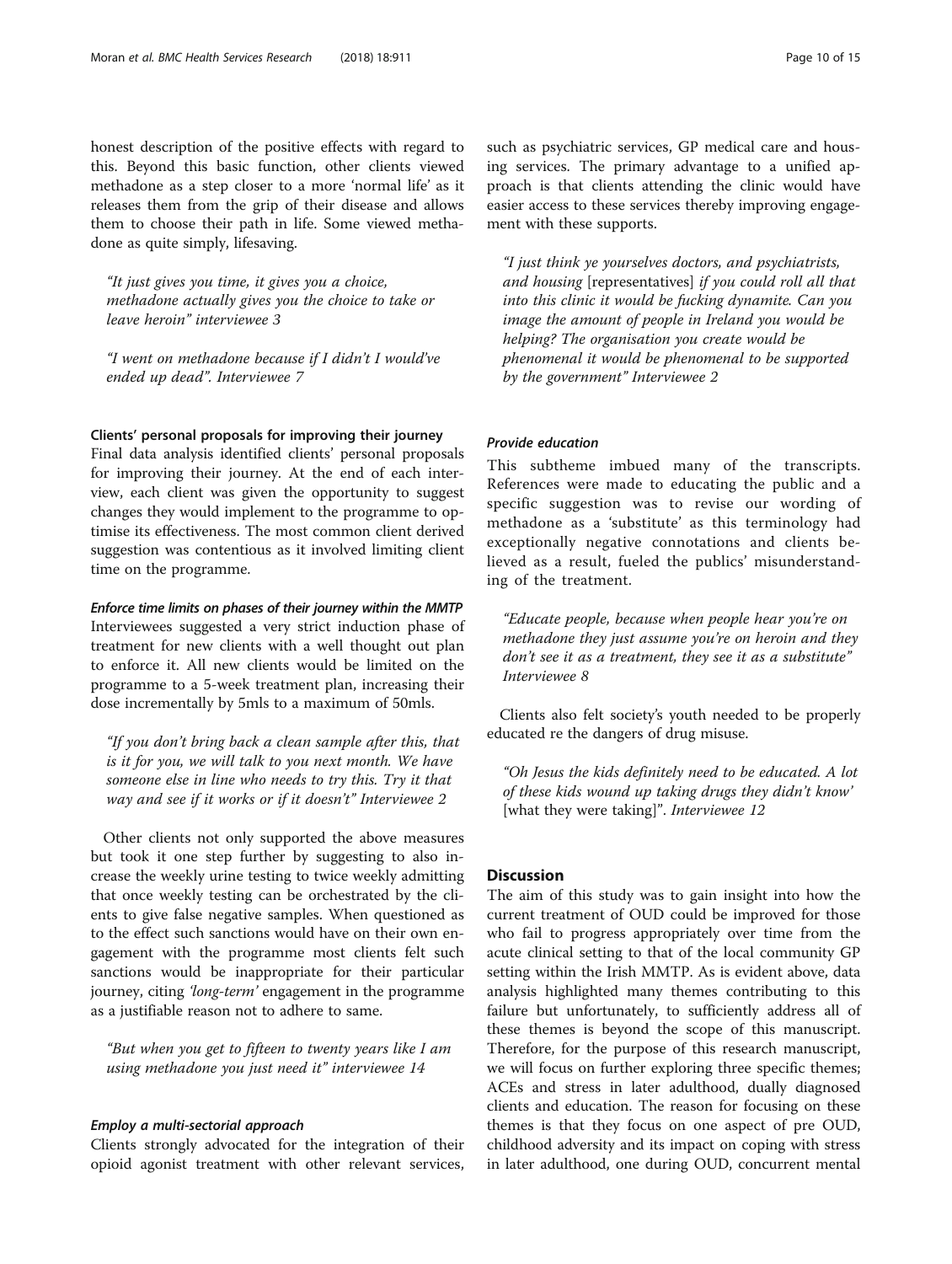health illness and finally one which addresses not only the individual but the need for their families, the general public and health care professionals to better educate themselves on all aspects of OUD if the burden of this disease is ever to be addressed appropriately. After expanding on each theme specific recommendations as to how to ameliorate them are then suggested.

### Adverse childhood experiences (ACEs) and stress in later adulthood

The CDC study was the original and remains one of the most comprehensive research study on childhood neglect and abuse and their impact on subsequent health and well-being in adulthood [[36\]](#page-13-0). It showed a definite causal relationship between the depth of exposure to family dysfunction or abuse during childhood and many of the risk factors for the leading causes of adult mortality, inclusive of illicit drug abuse. Nearly all clients in our study identified with childhood trauma.

Over the intervening 20 years, ACEs continued to be of increasing international concern and consequently there is a continuously growing wealth of research, which validates that chronic stressful experience in childhood, can lead individuals on a health harming life course, inclusive of illicit drug use [\[37](#page-13-0)]. Studies specific to illicit drug use continue to find remarkably high percentages of childhood trauma, specifically emotional, sexual and physical abuse, in drug dependent clients. The risk of early experimentation with substance abuse increased 2–4 times for each ACE and nearly 2/3rds of injection drug use can be linked to ACEs [[38\]](#page-13-0).

1n 2015, Public Health Wales distributed an internationally validated questionnaire to 2028 Welsh adults. It examined their current health behaviours and their exposure to ACEs [\[39](#page-13-0)] using an internationally validated questionnaire [[40\]](#page-13-0). Compared with no ACEs, those with 4 or more ACEs were 16 times more likely to have experimented with crack cocaine or heroin. As is evident from our study above, many clients experienced adversities in childhood and all nine of the adversities listed in the Welsh study were documented in the transcripts in this study inclusive of, Sexual abuse, Physical abuse, Verbal abuse, Domestic Violence, Parental separation, Mental illness, Alcohol abuse, Drug abuse and Incarceration.

Children of those affected by ACEs are at a heightened risk of exposing their own children to ACEs [\[41\]](#page-13-0). This perpetuation of ACEs is commonly known as the 'cycle of violence'. [[42](#page-13-0)]. This continuous cycle can lock generation into OUD. It follows that stopping ACEs in one generation or minimising their impact on children can help not only those individuals but also their offspring. Such a cycle of childhood adversity can lock successive generations of families into opioid dependence. Consequently, preventing ACEs in a single generation or reducing their impact on children can benefit not only those individuals but also future generations. Research shows that there is a significant reduction in opioid use amongst adolescent patients receiving OAT which further compounds the need to intervene as early as possible in their treatment [\[43](#page-13-0)]. Public Health will play a central role in breaking the cycle of violence but they will require help and support from health care services such as Drug and Alcohol Services [\[39\]](#page-13-0).

Trauma in early childhood impacts how we respond to stress throughout our lives and as stress plays an integral role in developing and sustaining dependence [\[44](#page-13-0)], it merits a brief look here. Exposure to early stressors in life, such as, poor parenting, family dysfunction, and adverse neighbourhood characteristics creates a lower "set point" for a child's internal stress system.

It has been found that early life trauma can alter the brain's stress regulatory system, which influences an individual's ability to regulate emotion and respond to fear [[45\]](#page-13-0). Consequently, individuals may be more vulnerable to health harming behaviours in later adulthood. This predisposition is developed further when trauma is subsequently encountered in later life [[46\]](#page-13-0).

If an individual has a heightened stress response, they are likely to attribute a high worth to substances that offer temporary relief such as opioid misuse. In contrast, activities, which typically offer satisfaction, such as, meaningful, familial relationships, are undervalued because in the client's life they have never been fulfilling [[47](#page-13-0)]. It is well established that as dopamine levels decrease, the craving for drug use increases. Stress reduces the function of dopaminergic receptors in the emotional circuits of the forebrain [\[48](#page-13-0)] and consequently increases the long term craving for opioids. The reward value in drug use is enhanced by stress and even after periods of abstinence, stress can provoke relapse [\[49](#page-13-0)].

In the treatment of OUD, incorporating a focus on stress and its management could improve treatment outcomes [\[44](#page-13-0)]. There is a considerable public health cost associated with drug use and such improvements would pay a considerable dividend.

#### Dual diagnosis

Dual diagnosis is, as defined by the Royal College of Psychiatrists, 2002, "the co-existence of both mental health and a substance use disorder including both drugs and alcohol" [[50\]](#page-13-0). Each disorder in itself is chronic and relapsing, travels an independent course and is capable of influencing the other disorder. Individuals experimenting with recreational drug use are more at risk for developing an OUD if they have a separate psychiatric condition [\[51](#page-13-0)]. Likewise, compared to the general population, clients diagnosed with OUD, have a greater risk of developing an independent psychiatric disorder, including a dependence on other substances  $[52]$  $[52]$ . As was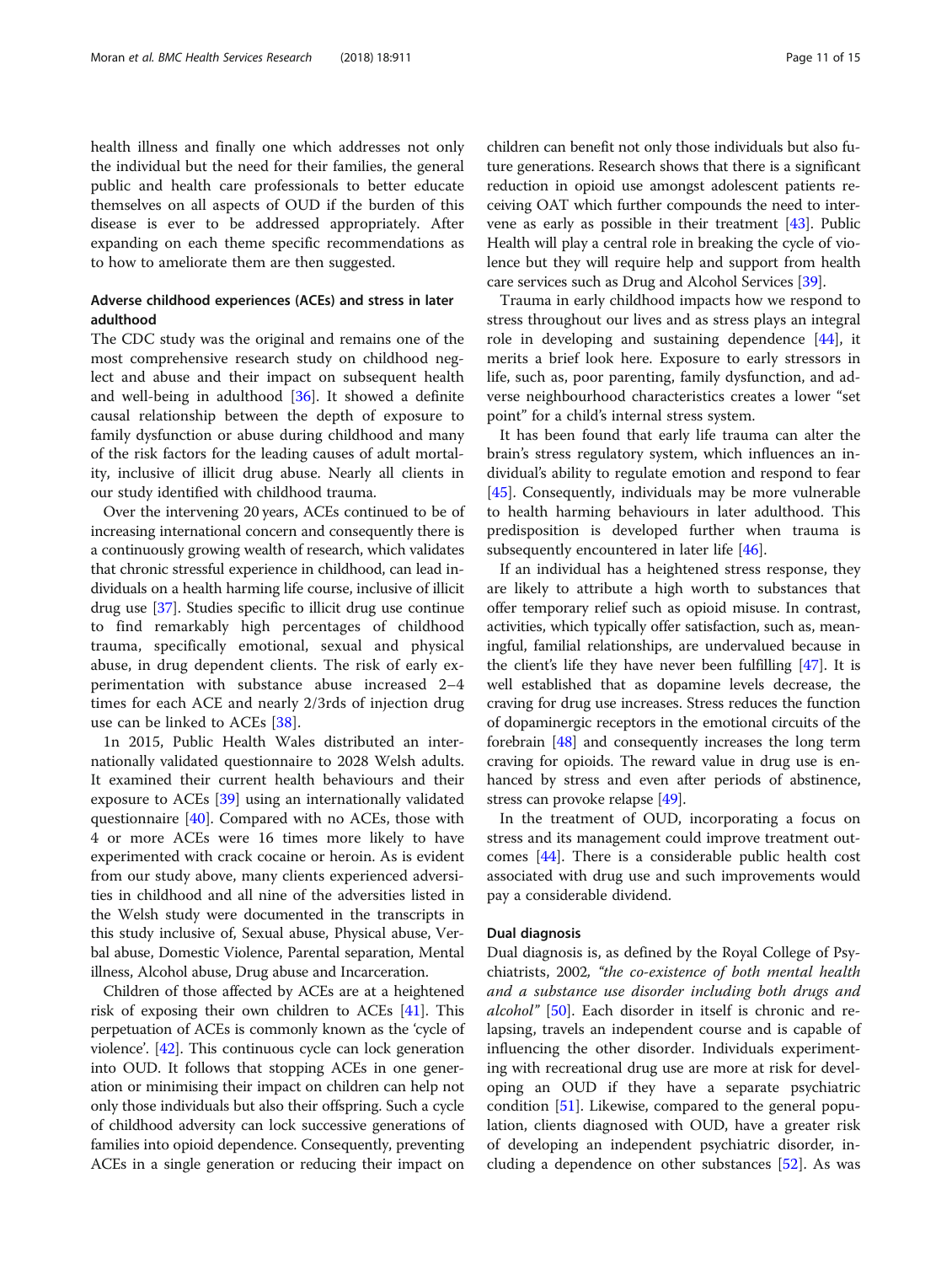evident in the analysis of the transcripts from our study, there is a complex relationship between the two as diagnoses range from 1) A primary psychiatric disorder with secondary substance use disorder, 2) A primary substance use disorder with psychiatric complications, 3) A concurrent substance use and psychiatric disorder, and 4) An underlying traumatic experience resulting in both substance use disorder and mood disorder.

Implications of a dual diagnosis are far reaching. Co-occurring psychiatric and SUDs are notoriously difficult to manage clinically. Adherence to treatment and its subsequent effectiveness are negatively impacted due to the comorbidity and ultimately service user morbidity and mortality are increased [\[53](#page-14-0)]. For clients with a dual diagnosis, optimizing treatment of their psychiatric disorders is essential to improving the outcome of their opioid use disorder. Benzodiazepine (BDZ) usage was particularly chaotic in the clients of this study. Research indicates that a comorbid tranquilizer use disorder is linked to higher rates of persistent opioid use [\[54](#page-14-0)]. Screening and addressing a co-morbid BDZ use disorder, in collaboration with clients' GPs and psychiatric team members should improve their clinical outcome. Furthermore, the earlier in life one begins to use opioids, the increased likelihood of presenting with a concurrent psychiatric illness [[55](#page-14-0)]. Awareness of this risk posed should better our ability to identify clients at an increased risk of dual-diagnosis in our clinical practices.

Two main barriers in addressing the needs of dually diagnosed clients lie in firstly diagnosing the problem and secondly collaborating with relevant stakeholders to ensure their treatment plan is optimised. A chaotic lifestyle is a contributory factor in failing to diagnose co-existing needs. This can affect individuals making and adhering to medical appointments or even availing of community-based services. The result of which is that those whose opioid use coexists with a mental health often reach crisis point. The existing health and social care system needs to change. Services are ill equipped and under resourced to deal with more than one problem at a time. Instead, the system responds to support clients' primary need be it drug, alcohol or mental health. Many services are provided by the NGO sector who may be working in isolation from statutory providers.

### Education

The neurobiology of dependence is exceptionally complex and as a result poorly understood, even amongst professionals in the medical community. Clinicians need to impart evidence-based truths with regard to the addictive process in opioid use disorder to not only their clients but also their clients' families and the public to optimise the functioning and overall success of any MMTP. Developments in our understanding of the neurobiological

processes that arise following chronic and acute opioid administration have helped enhance our scientific understanding of how dependence develops.

We must focus on the individual and not his or her disease in the treatment of OUD. However, grasping an understanding of the neurobiology of drug dependence can be extremely valuable to the clinician. It can offer an insight into individual behaviours and problems, help establish person centred attainable goals and define the rationale for treatment [\[56](#page-14-0)]. Individuals who are taught about the origins of dependence can benefit from understanding the biological basis of their illness and its need for long-term, often life-long therapy to negate its effects centrally. The term 'psychoeducation' in opioid dependence refers to a form of communication between clinician and client that acknowledges the client's role in understanding and dealing with the realities of their illness. The overall purpose to get the client to willing adhere to their treatment regimen while reducing or counteracting the factors that contribute to relapse.

Clients in treatment are typically driven by acutely pressing conditions such as the symptoms of withdrawal and have limited insight. They understand that craving is the leading contributory factor for relapse but lack long-term disease awareness, which means they deny the chronic nature of their dependence. Clients live in the here and now and solely focus on their immediate circumstances. They equate spontaneous short-term abstinence with full remission and any subsequent relapse is viewed as an isolated episode [[57\]](#page-14-0).

As is evident in our study it is when clients are relieved of their acute discomfort is when insight into their dependence regresses. They believe they are able to manage their cravings and opioid use. They struggle to accept any relapse prevention perspectives and fail to see drug dependence as a chronic relapsing disorder. The main aim of psycho education is to develop a higher level of client insight and understanding.

It was apparent in the above study that clients had many 'misconceptions' about OATM. Given our understanding of the neurobiology of drug dependence and the effectiveness of methadone in its treatment clinicians should actively engage in psycho-education to prevent relapse.

Despite the overwhelming evidence that OUD is an enduring, relapsing brain disorder the stigma associated with opioid agonist treatment, such as methadone, is clearly prevalent in today's society. Unfounded opinions about 'addiction' are widely rooted in the cultural mainstream and are particularly harmful as they confound clients' misconception of their illness.

## Conclusion

There is no denying the toll of OUD is tremendous. In giving a voice to the most complex of clients within the Irish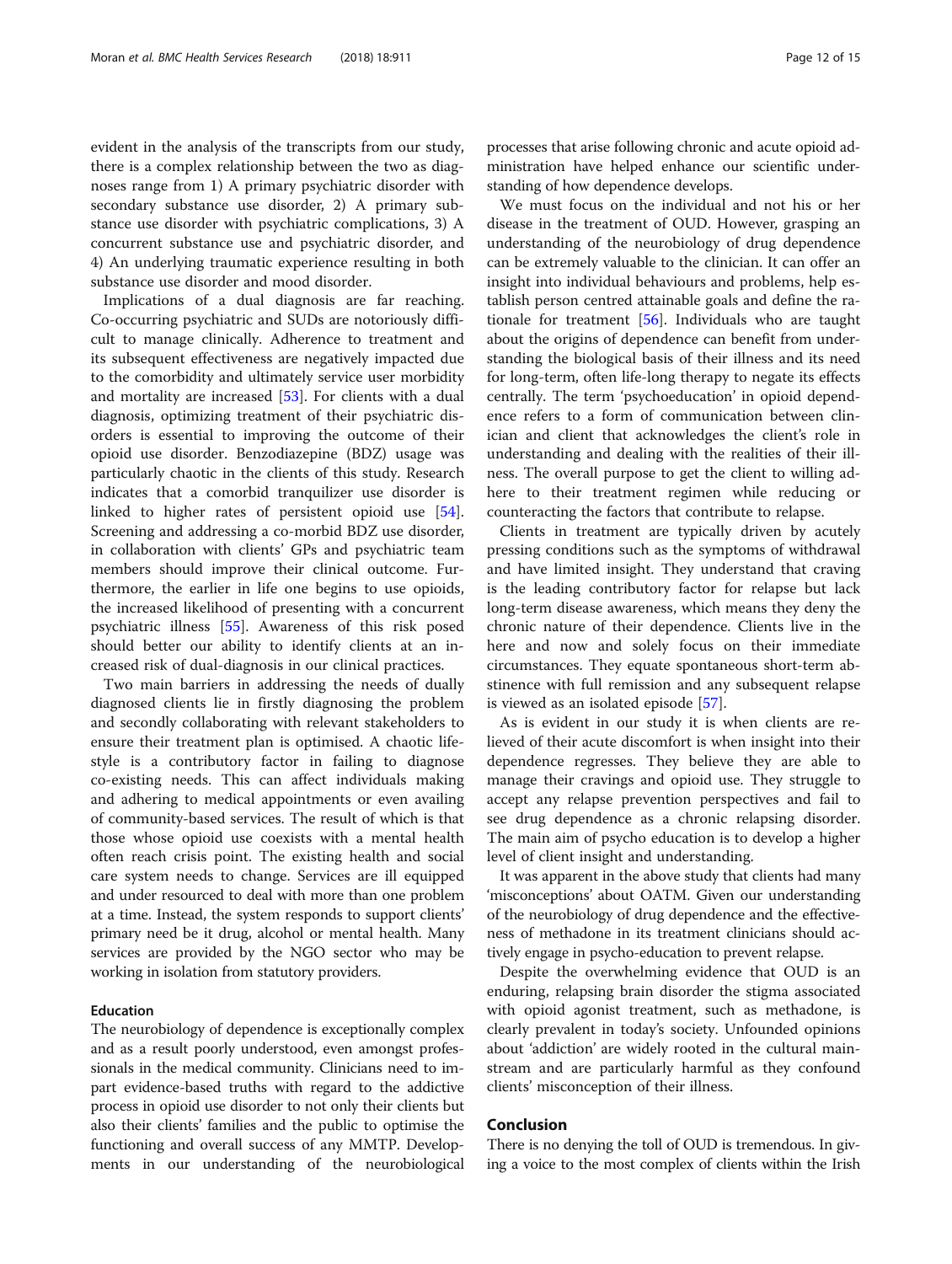Drug and Alcohol service, this manuscript highlighted many aspects of their lives before and during treatment, which need to be addressed in order to optimise their quality of life. In doing so, this may well reduce the burden of OUD on society as a whole, for the individual, their families and our communities. This manuscript explored three specific areas of redress, ACEs, dually diagnosed clients and societal education.

The MMTP is ideally placed to work collaboratively with public health, to access the most vulnerable and high risk of individuals subjected to ACEs and offer additional supports to meet their complex needs. To address stress in later adulthood, we recommend resourcing specific treatments for the management of stress in clients with an OUD, which will have far-reaching benefits. If we are ever going to effectively treat OUD, tailored interventions for the treatment of clients' stress from psychologists, counsellors, psychiatrists and General Practitioners (GPs), all working collaboratively, are needed.

Goals for effective change for dually diagnosed clients should focus on collaboration between and education of all stakeholders (both statutory and non-statutory). It is vital that mental health staff receive drug and alcohol awareness training. Similarly, staff of the drug and alcohol services should receive mental health training. This would enable staff to better refer and work collaboratively. Information sessions offered by counsellors and psychologists would be beneficial. Multi-disciplinary forums would allow staff to tease out challenges and capitalise on opportunities with clients. The advantages of well-trained staff are obvious as inevitably this will improve results and make for a more efficient health care system.

From an education perspective, we must ensure to educate clients appropriately as to the neurobiology of their illness, the pharmacokinetics of methadone and its role in OUD. We must as Dana Hunt argued over 20 years ago, "change the view of methadone maintenance within the heroin using community from that of a passive process of "giving up" to an assertive lifestyle of active recovery" [[58](#page-14-0)].

Another strategy that could be adopted is to create and disseminate short information packets for use by outreach services to counter 'street myths' on methadone and other OATs in dependence. Ensure that scientifically grounded information on methadone, as a treatment modality for OUD is included within the in-service training programmes of all clinics. Integrate information on OUD treatment into the curricula of national medical schools. Provide regular training and update sessions for not only General practitioners in the community but all allied health professional training programmes involved with the drug and alcohol services on the treatment of OUD and its advancements.

Public awareness as to disease process of dependence as well as the therapeutic benefit of treatments such as methadone must be publicised. Create, roll out and assess a public education campaign incorporating the voice and face of the ordinary person on opioid dependence and its treatment. Increase access to information on OUD and its treatment in mainstream health care facilities [[59\]](#page-14-0).

A cross- departmental, inter-governmental approach to address substance misuse as a societal issue as a whole is needed. Subsequent work needs to be done on addressing vulnerable children's exposure to illicit drug use, concurrent BZDs use in individuals with OUD, their housing conditions and their lack of life purpose and loneliness.

#### **Abbreviations**

MMTP: Methadone Maintenance Treatment Programme; OATM: Opioid Agonist treatment with Methadone; OUD: Opioid Use Disorder

#### Acknowledgements

The authors gratefully acknowledge Mid-West Drug and Alcohol Services and study participants involved in the study.

#### Funding

The Graduate Entry Medical School GEMS at University of Limerick funded this article. The funder had no role in construction, evaluation, manuscript preparation or decision for publication.

#### Availability of data and materials

Participants were assured that their personal narratives would remain confidential to the research project and as such would be appropriately anonymized.

#### Authors' contributions

LM drafted the study, completed the interviews, conducted the data analysis, and designed the paper. KE and EK were involved in revising the manuscript analytically for critical intellectual content and as such contributed significantly to the final product. All authors have read and approved the final manuscript.

#### Authors' information

Lisa Moran is both a Senior Lecturer in Clinical and Communication Skills at Graduate Entry Medical School GEMS at University of Limerick and a GP working in the acute level 2 clinical setting of the Irish Mid-West Drug and Alcohol Services. Eamon Keenan is a Consultant Psychiatrist in Substance Misuse at HSE, Social Inclusion Office, Primary Care Division, Dublin – Ireland. Khalifa Elmusharaf is a Senior Lecturer in Public Health at Graduate Entry Medical School GEMS at University of Limerick.

### Ethics approval and consent to participate

Ethical approval to undertake this study was granted by University Hospital Limerick's research ethics committee. Each participant signed a consent form.

#### Consent for publication

Not applicable.

#### Competing interests

The authors have no conflicting interests to declare.

#### Publisher's Note

Springer Nature remains neutral with regard to jurisdictional claims in published maps and institutional affiliations.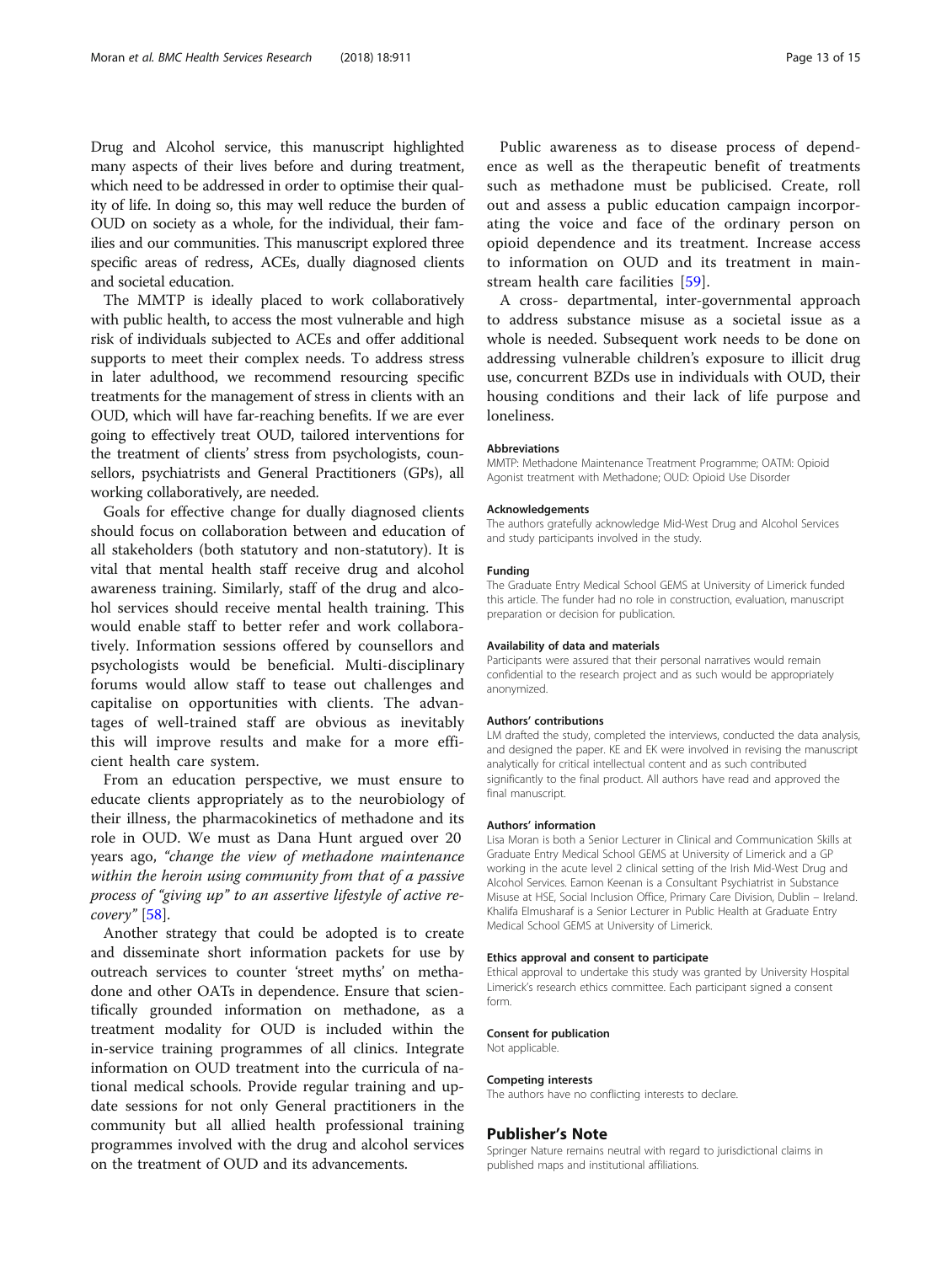#### <span id="page-13-0"></span>Author details

<sup>1</sup>Graduate Entry Medical School, University of Limerick, Limerick, Ireland. <sup>2</sup>HSE, Social Inclusion Office, Primary Care Division, Dublin, Ireland.

Received: 15 March 2018 Accepted: 15 November 2018 Published online: 29 November 2018

#### References

- Teoh Bing Fei J, Yee A, Habil MH. Psychiatric comorbidity among patients on methadone maintenance therapy and its influence on quality of life. Am J Addict. 2016;25(1):49–55.
- 2. United Nations Office on Drugs and Crime. World drug report 2018 (United Nations publication, Sales No. E.18.XI.9). [[https://www.unodc.org/wdr2018/\]](https://www.unodc.org/wdr2018/).
- 3. Degenhardt LWH, Hall WD. The global burden of disease projects: what have we learned about illicit drug use and dependence and their contribution to the global burden of disease? Drug Alcohol Rev. 2014;33(1):4–12.
- 4. United Nations Office on Drugs and Crime. Executive summary, conclusions and policy implications. World drug report 2018 (United Nations publication, Sales No. E.18.XI.9) [[https://www.unodc.org/wdr2018/prelaunch/](https://www.unodc.org/wdr2018/prelaunch/WDR18_Booklet_1_EXSUM.pdf) [WDR18\\_Booklet\\_1\\_EXSUM.pdf\]](https://www.unodc.org/wdr2018/prelaunch/WDR18_Booklet_1_EXSUM.pdf).
- 5. Soyka M. New developments in the management of opioid dependence: focus on sublingual buprenorphine-naloxone. Subst Abus Rehabil. 2015;6:1–14.
- 6. European Drug Report 2016: Trends and Developments [[http://www.](http://www.emcdda.europa.eu/publications/edr/trends-developments/2016_en) [emcdda.europa.eu/publications/edr/trends-developments/2016\\_en](http://www.emcdda.europa.eu/publications/edr/trends-developments/2016_en)].
- 7. Kelly A, Teljeur C, Carvalho M. Prevalence of opiate use in Ireland 2006. A 3 source capture recapture study. In. Dublin: Trinity College Dublin; 2009.
- 8. John Kelly SW, Sailtz R. Stop talking 'dirty'; clinicians, language and the quality of care for the leading cause of preventable death in the United States. Am J Med. 2015;128:8–9.
- 9. O'Donnell P, O'Donovan D, Elmusharaf K. Measuring social exclusion in healthcare settings: a scoping review. Int J Equity Health. 2018;17(1):15.
- 10. Wakeman S. Medications for addiction treatment: changing the language to improve care. J Addict Med. 2017;11(1):1–2.
- 11. Schuckit MA. Treatment of opioid-use disorders. N Engl J Med. 2016;375(4): 357–68.
- 12. Stotts A, Dodrill C, Kosten T. Opioid dependence treatment: options in pharmacotherapy. Expert Opin Pharmacother. 2009;10(11):1727–40.
- 13. MI LJH, Joseph H, Langrod J, Salsitz EA, Payte JT, Dole VP. Substance abuse: a comprehensive textbook. Fourth ed. Philadelphia: Lippincott Williams & Wilkins; 2006.
- 14. Dole VP, Nyswander M. A medical treatment for diacetylmorphine (heroin) addiction: a clinical trial with methadone hydrochloride. Jama. 1965;193(8): 646–50.
- 15. Mattick R. Methadone maintenance therapy versus no opioid replacement therapy for opioid dependence. Cochrane Database Syst Rev. 2009;3:1–35.
- 16. Mattick R. Buprenorphine maintenance versus placebo or methadone maintenance for opioid dependence. Cochrane Database Syst Rev. 2014;2.
- 17. Karki P, Shrestha R, Huedo-Medina TB, Copenhaver M. The impact of methadone maintenance treatment on HIV risk behaviors among high-risk injection drug users: a systematic review. Evid Based Med Public Health. 2016;2:e1229.
- 18. Alavian SM, Mirahmadizadeh A, Javanbakht M, Keshtkaran A, Heidari A, Mashayekhi A, Salimi S, Hadian M. Effectiveness of methadone maintenance treatment in prevention of hepatitis C virus transmission among injecting drug users. Hepat Mon. 2013;13(8).
- 19. Sordo LBG, Bravo MJ, Indave BI, Degenhardt L, Wiessing L, Ferri M, Pastor-Barriuso R. Mortality risk during and after opioid substitution treatment: systematic review and meta-analysis of cohort studies. BMJ. 2017;357.
- 20. Sheerin I. Reduction in crime by drug users on a methadone maintenance therapy programme in New Zealand. N Z Med J. 2004;117(1190):U795.
- 21. Sun H-M, Li X-Y, Chow EPF, Li T, Xian Y, Lu Y-H, Tian T, Zhuang X, Zhang L. Methadone maintenance treatment programme reduces criminal activity and improves social well-being of drug users in China: a systematic review and meta-analysis. BMJ Open. 2015;5(1):e005997.
- 22. Teoh Bing Fei JYA, Habil MH, Danaee M. Effectiveness of methadone maintenance therapy and improvement in quality of life following a decade of implementation. J Subst Abus Treat. 2016;69:50–6.
- 23. Department of Health. Central Treatment List: Summary Report for HSE Mid-West Clinic. January 2016-Dec 2016 inclusive. In.: Health Service Executive 2016.
- 24. Neale J, Allen D, Coombes L. Qualitative research methods within the addictions. Addiction. 2005;100(11):1584–93.
- 25. Peterson RPS JA, Mitchell SG, Reisinger HS, Kelly SM, O'Grady KE, Brown BS, Agar MH. Why don't out-of-treatment individuals enter methadone treatment programs? Int J Drug Policy. 2010;21(1):36–42.
- 26. Mitchell SGMR, Reisinger HS, Peterson JA, Kelly SM, Agar MH, Brown BS, O'Grady KE, Schwartz RP. Redefining retention: recovery from the patient's perspective. J Psychoactive Drugs. 2011;43(2):99–107.
- 27. Katrina Warren SH, Magalhães L, Evans M. Exploring the daily lives of people on methadone maintenance treatment: an occupational perspective. Societies. 2016;6(3):27.
- 28. Granerud A, Toft H. Opioid dependency rehabilitation with the opioid maintenance treatment programme-a qualitative study from the clients' perspective. Subst Abuse Treat Prev Policy. 2015;10(1):1.
- 29. De Maeyer J, Vanderplasschen W, Broekaert E. Quality of life among opiatedependent individuals: a review of the literature. Int J Drug Policy. 2010; 21(5):364–80.
- 30. Kelly SM, O'Grady KE, Brown BS, Mitchell SG, Schwartz RP. The role of patient satisfaction in methadone treatment. Am J Drug Alcohol Abuse. 2010;36(3):150–4.
- 31. King A. Service user involvement in methadone maintenance programmes: the 'philosophy, the ideal and the reality. Drugs: Educ Prev Policy. 2011; 18(4):276–80.
- 32. Latham L. Methadone treatment in Irish general practice: voices of service users. Ir J Psychol Med. 2012;29(3):147–56.
- 33. Blaikie N. Approaches to social enquiry: advancing knowledge, 2nd edn: polity; 2007.
- 34. Central Treatment List H: Central Treatment List Summary Report for HSE Mid-West Clinic. January 2016-Dec 2016 inclusive. In.: Health Service Executive; 2016.
- 35. Braun V, Clarke V. Using thematic analysis in psychology. Qual Res Psychol. 2006;3(2):77–101.
- 36. Felitti V, Anda R, Nordenberg D. Relationship of childhood abuse and household dysfunction to many of the leading causes of death in adults. Am J Prev Med. 1998;14(4):245–58.
- 37. Bellis M, Hughes K, Leckenby N, Perkins C, Lowey H. National Household Survey of adverse childhood experiences and their relationship with resilience to health-harming behaviours in England. BMC Med. 2014;12:72.
- 38. Dube S, Felitti V, Dong M. Childhood abuse, neglect, and household dysfunction and the risk of illicit drug use: the adverse childhood experiences study. Pediatrics. 2003;111(3):564–72.
- 39. Bellis M, Ashton K, Hughes K, Ford K. Adverse childhood experience and their impact on health-harming behaviours in the welsh adult population. Wales: Liverpool John Moores University; 2015.
- 40. Felitti V, Robert A, Nordenberg D, Williamson D. Relationship of childhood abuse and household dysfunction to many of the leading causes of death in adults. Am J Prev Med. 1998;14(4):245–58.
- 41. Renner L, Slack K. Intimate partner violence and child maltreatment: understanding intra- and intergenerational connections. Child Abuse Negl. 2006;30(6):599–617.
- 42. Bellis M, Hughes K, Gilbert R, Mitis F, Galea G. European report on preventing child maltreatment. In: World Health Organization; 2013.
- 43. Smyth BP, Elmusharaf K, Cullen W. Opioid substitution treatment and heroin dependent adolescents: reductions in heroin use and treatment retention over twelve months. BMC Pediatr. 2018;18(1):151.
- Kwako L, Koob G. Neuroclinical framework for the role of stress in addiction. Chronic Stress. 2017;1:1–14.
- 45. Danese A, McEwen B. Adverse childhood experiences, allostasis, allostatic load, and age-related disease. Physiol Behav. 2012;106(1):29–39.
- 46. Newport DJ, Wagner D, Wilcox M. The role of early adverse experience and adulthood stress in the prediction of neuroendocrine stress reactivity in women: a multiple regression analysis. Depress Anxiety. 2002;15(3):117–25.
- 47. Maté G. In the realm of hungry ghosts. Toronto: Vintage Canada; 2008
- 48. Koob GF. The dark side of emotion: the addiction perspective. Eur J Pharmacol. 2015;753:73–87.
- 49. Sinha R, Jastreboff A. Stress as a common risk factor for obesity and addiction. Biol Psychiatry. 2013;73(9):827–35.
- 50. Dept of Health. Co-existing problems of mental disorder and substance misuse (dual diagnosis). In: An information manual; 2002.
- 51. Martins S, Keyes K, Storr C, Zhu H, Chilcoat H. Pathways between nonmedical opioid use/dependence and psychiatric disorders: results from the National Epidemiologic Survey on alcohol and related conditions. Drug Alcohol Depend. 2009;103(1–2):16–24.